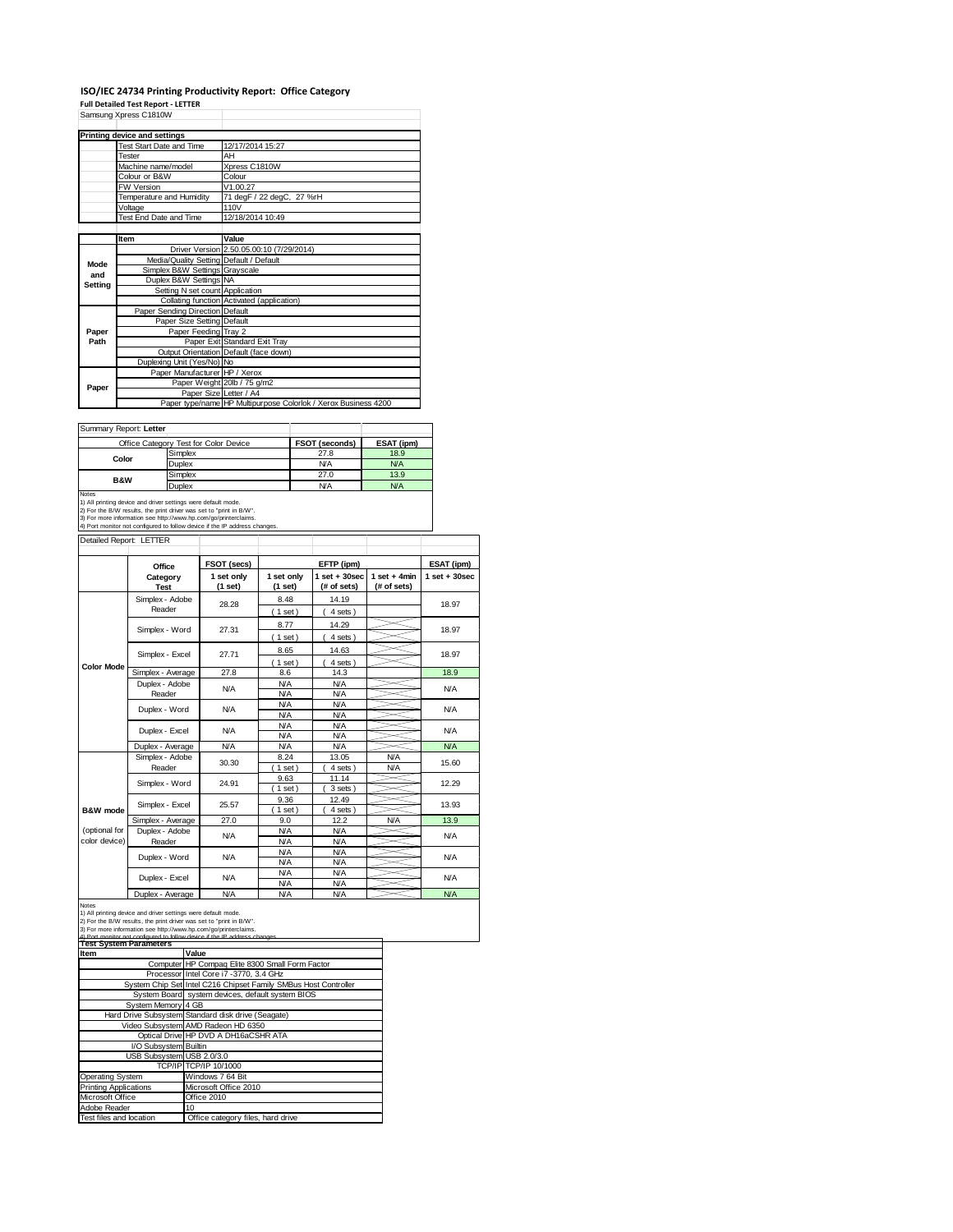## **ISO/IEC 24734 Printing Productivity Report: Office Category Full Detailed Test Report ‐ A4** Samsung Xpress C1810W

|         | Samsung Apress C1810W                   |                                                                |  |
|---------|-----------------------------------------|----------------------------------------------------------------|--|
|         |                                         |                                                                |  |
|         | Printing device and settings            |                                                                |  |
|         | Test Start Date and Time                | 12/17/2014 15:27                                               |  |
|         | Tester                                  | AH                                                             |  |
|         | Machine name/model                      | Xpress C1810W                                                  |  |
|         | Colour or B&W                           | Colour                                                         |  |
|         | <b>FW Version</b>                       | V1.00.27                                                       |  |
|         | Temperature and Humidity                | 71 degF / 22 degC, 27 %rH                                      |  |
|         | Voltage                                 | 110V                                                           |  |
|         | Test End Date and Time                  | 12/18/2014 10:49                                               |  |
|         |                                         |                                                                |  |
|         | Item                                    | Value                                                          |  |
|         |                                         | Driver Version 2.50.05.00:10 (7/29/2014)                       |  |
| Mode    | Media/Quality Setting Default / Default |                                                                |  |
| and     | Simplex B&W Settings Grayscale          |                                                                |  |
| Setting | Duplex B&W Settings NA                  |                                                                |  |
|         | Setting N set count Application         |                                                                |  |
|         |                                         | Collating function Activated (application)                     |  |
|         | Paper Sending Direction Default         |                                                                |  |
|         | Paper Size Setting Default              |                                                                |  |
| Paper   | Paper Feeding Tray 2                    |                                                                |  |
| Path    |                                         | Paper Exit Standard Exit Tray                                  |  |
|         |                                         | Output Orientation Default (face down)                         |  |
|         | Duplexing Unit (Yes/No) No              |                                                                |  |
|         | Paper Manufacturer HP / Xerox           |                                                                |  |
| Paper   |                                         | Paper Weight 20lb / 75 g/m2                                    |  |
|         | Paper Size Letter / A4                  |                                                                |  |
|         |                                         | Paper type/name HP Multipurpose Colorlok / Xerox Business 4200 |  |

| Summary Report: A4 |                                       |                       |            |
|--------------------|---------------------------------------|-----------------------|------------|
|                    | Office Category Test for Color Device | <b>FSOT (seconds)</b> | ESAT (ipm) |
| Colour             | Simplex                               | 29.0                  | 18.0       |
|                    | Duplex                                | <b>N/A</b>            | <b>N/A</b> |
| <b>B&amp;W</b>     | Simplex                               | 26.0                  | 14.9       |
|                    | Duplex                                | <b>N/A</b>            | <b>N/A</b> |

Notes<br>1) All printing device and driver settings were default mode.<br>2) For the B/W results, the print driver was set to "print in B/W".<br>3) For more information see http://www.hp.com/go/printerclaims.<br>4) Port monitor not co

Detailed Report: A4

|                                | Office                    | FSOT (secs)             |                          | EFTP (ipm)                       |                               | ESAT (ipm)        |
|--------------------------------|---------------------------|-------------------------|--------------------------|----------------------------------|-------------------------------|-------------------|
|                                | Category<br><b>Test</b>   | 1 set only<br>$(1$ set) | 1 set only<br>$(1$ set)  | $1$ set $+30$ sec<br>(# of sets) | $1$ set + 4min<br>(# of sets) | $1$ set $+30$ sec |
|                                | Simplex - Adobe<br>Reader | 30.24                   | 7.96<br>$1$ set)         | 13.93<br>4 sets)                 |                               | 18.02             |
|                                | Simplex - Word            | 28.05                   | 8.55<br>$1$ set)         | 14.10<br>4 sets )                |                               | 18.02             |
| Colour<br>Mode                 | Simplex - Excel           | 28.43                   | 8.43<br>$1$ set)         | 14.03<br>4 sets)                 |                               | 18.02             |
|                                | Simplex - Average         | 29.0                    | 8.3                      | 14.0                             |                               | 18.0              |
|                                | Duplex - Adobe<br>Reader  | <b>N/A</b>              | <b>N/A</b><br><b>N/A</b> | <b>N/A</b><br><b>N/A</b>         |                               | <b>N/A</b>        |
|                                | Duplex - Word             | <b>N/A</b>              | <b>N/A</b><br><b>N/A</b> | <b>N/A</b><br><b>N/A</b>         |                               | <b>N/A</b>        |
|                                | Duplex - Excel            | N/A                     | <b>N/A</b><br><b>N/A</b> | <b>N/A</b><br><b>N/A</b>         |                               | <b>N/A</b>        |
|                                | Duplex - Average          | <b>N/A</b>              | <b>N/A</b>               | <b>N/A</b>                       |                               | <b>N/A</b>        |
|                                | Simplex - Adobe<br>Reader | 26.40                   | 9.08<br>$1$ set)         | 12.01<br>4 sets)                 | <b>N/A</b><br><b>N/A</b>      | 15.71             |
|                                | Simplex - Word            | 25.61                   | 9.36<br>$1$ set)         | 12.01<br>4 sets                  |                               | 15.68             |
| B&W mode                       | Simplex - Excel           | 25.80                   | 9.30<br>$1$ set)         | 11.88<br>4 sets)                 |                               | 13.39             |
|                                | Simplex - Average         | 26.0                    | 9.2                      | 11.9                             | N/A                           | 14.9              |
| (optional for<br>color device) | Duplex - Adobe<br>Reader  | <b>N/A</b>              | <b>N/A</b><br><b>N/A</b> | <b>N/A</b><br><b>N/A</b>         |                               | <b>N/A</b>        |
|                                | Duplex - Word             | <b>N/A</b>              | <b>N/A</b><br><b>N/A</b> | <b>N/A</b><br><b>N/A</b>         |                               | <b>N/A</b>        |
|                                | Duplex - Excel            | N/A                     | <b>N/A</b><br><b>N/A</b> | <b>N/A</b><br><b>N/A</b>         |                               | <b>N/A</b>        |
|                                | Dombar Armanas            | <b>AI/A</b>             | <b>NIA</b>               | <b>AI/A</b>                      |                               | <b>NIA</b>        |

Notes<br>
Notes<br>
1) All printing device and driver settings were default mode.<br>
2) For the BAV results, the print driver was set to "print in BAV".<br>
2) For the BAV results, the print driver was set to "print in BAV".<br>
4) Part

| Item                         | Value                                                           |
|------------------------------|-----------------------------------------------------------------|
|                              | Computer HP Compaq Elite 8300 Small Form Factor                 |
|                              | Processor Intel Core i7 -3770, 3.4 GHz                          |
|                              | System Chip Set Intel C216 Chipset Family SMBus Host Controller |
|                              | System Board system devices, default system BIOS                |
| System Memory 4 GB           |                                                                 |
|                              | Hard Drive Subsystem Standard disk drive (Seagate)              |
|                              | Video Subsystem AMD Radeon HD 6350                              |
|                              | Optical Drive HP DVD A DH16aCSHR ATA                            |
| I/O Subsystem Builtin        |                                                                 |
| USB Subsystem USB 2.0/3.0    |                                                                 |
|                              | TCP/IP TCP/IP 10/1000                                           |
| <b>Operating System</b>      | Windows 7 64 Bit                                                |
| <b>Printing Applications</b> | Microsoft Office 2010                                           |
| Microsoft Office             | Office 2010                                                     |
| Adobe Reader                 | 10 <sup>1</sup>                                                 |
| Test files and location      | Office category files, hard drive                               |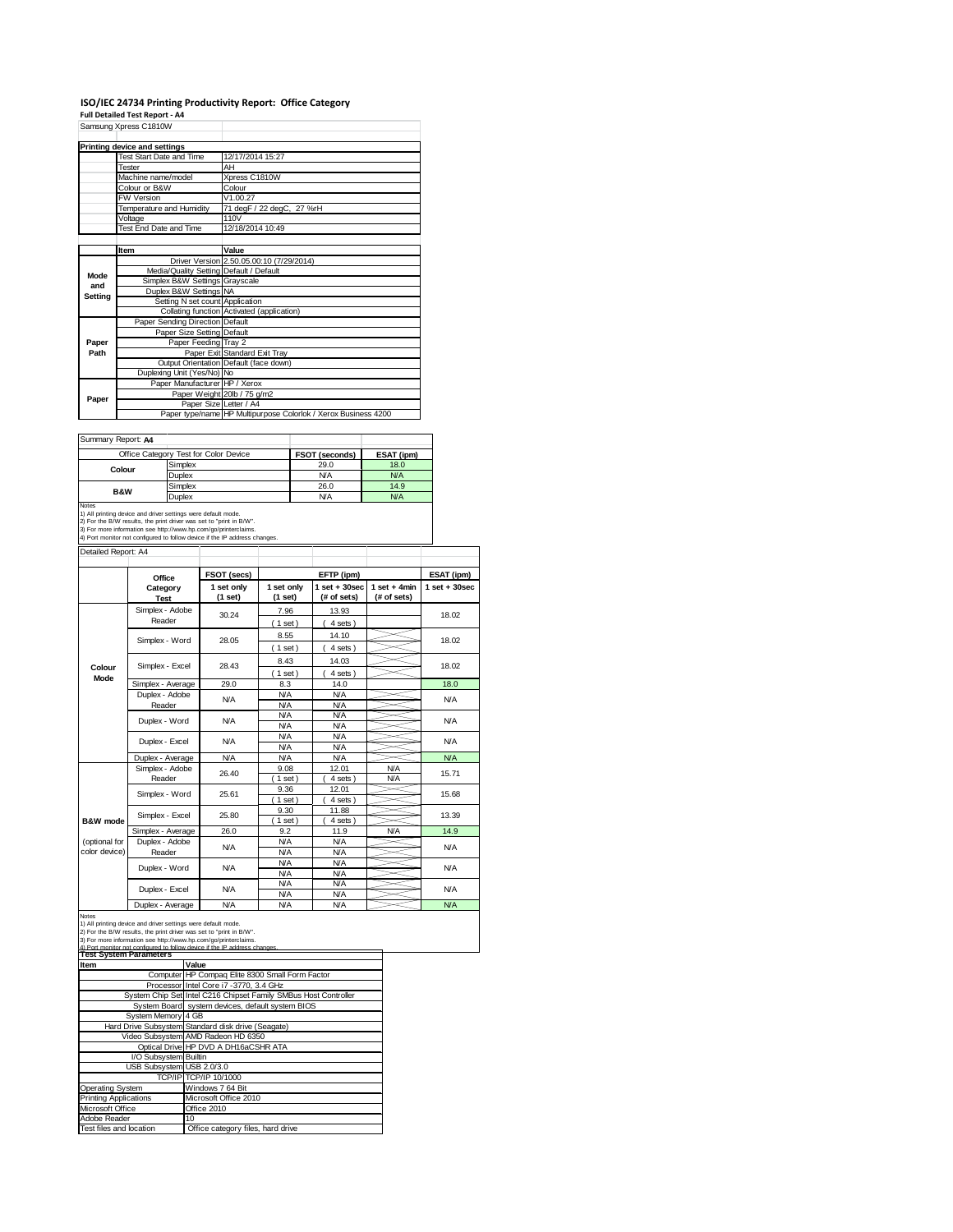## **ISO/IEC 17629 First Print Out Time Report: Office Category**

**Full Detailed Test Report ‐ LETTER** Samsung Xpress C1810W

|            | Printing device and settings |                                |  |  |
|------------|------------------------------|--------------------------------|--|--|
|            | Test Start Date and Time     | 12/17/2014 15:27               |  |  |
|            | Tester                       | AH                             |  |  |
|            | Machine name/model           | Xpress C1810W                  |  |  |
|            | Colour or B&W                | Colour                         |  |  |
|            | Configuration (options)      | Default                        |  |  |
|            | Controller                   | Not Specified                  |  |  |
|            | Printing device page count   | 1645                           |  |  |
|            | Printing supplies page count | Not Specified                  |  |  |
|            | Temperature and Humidity     | 73 degF / 23 degC, 25 %rH      |  |  |
|            | Voltage                      | 110V                           |  |  |
|            | Test End Date and Time       | 1/15/2015 14:19                |  |  |
|            |                              |                                |  |  |
|            | Item                         | Value                          |  |  |
| Mode       | PDL and driver version       | 2.50.05.00:10 (7/29/2014)      |  |  |
| and        | Print Quality mode           | default                        |  |  |
| Setting    | <b>B&amp;W</b> settings      | default                        |  |  |
|            | Paper feed orientation       | Short Edge                     |  |  |
| Paper      | Paper type setting           | default                        |  |  |
|            | Paper feeding                | Standard cassette              |  |  |
|            | Paper exit                   | Standard exit tray             |  |  |
| Paper Path | Output orientation           | default (face up or face down) |  |  |
|            | Duplexing unit               | Short Edge                     |  |  |

**ISO First Page Out Time Summary Report: Office Category**

| FPOT from Ready (seconds)                                                                                                                                                                                                                                                                                                                             |
|-------------------------------------------------------------------------------------------------------------------------------------------------------------------------------------------------------------------------------------------------------------------------------------------------------------------------------------------------------|
|                                                                                                                                                                                                                                                                                                                                                       |
| 18.0                                                                                                                                                                                                                                                                                                                                                  |
|                                                                                                                                                                                                                                                                                                                                                       |
| 15.4                                                                                                                                                                                                                                                                                                                                                  |
|                                                                                                                                                                                                                                                                                                                                                       |
| 1) All printing device and driver settings were default mode.<br>2) For the B/W results, the print driver was set to "print in B/W".<br>3) For more information see http://www.hp.com/go/printerclaims.<br>4) Port monitor not configured to follow device if the IP address changes.<br>5) Page counts were collected after completion of the tests. |
|                                                                                                                                                                                                                                                                                                                                                       |

|                                | ISO First Page Out Time Report: Office Category |                   |                    |                              |                      |                   |
|--------------------------------|-------------------------------------------------|-------------------|--------------------|------------------------------|----------------------|-------------------|
| <b>Detailed Report: LETTER</b> |                                                 |                   |                    |                              |                      |                   |
|                                |                                                 | Word<br>(seconds) | Excel<br>(seconds) | Adobe<br>Reader<br>(seconds) | Average<br>(seconds) | <b>Delay Time</b> |
|                                | FPOT from Ready - Simplex                       | 17.72             | 17.91              | 18.46                        | 18.03                | 50 Seconds        |
|                                | FPOT from Ready - Duplex                        |                   |                    |                              |                      |                   |
| <b>Color Mode</b>              | FPOT from Sleep - Simplex                       |                   |                    | 25.39                        |                      |                   |
|                                | Recovery Time                                   |                   |                    | 6.9                          |                      |                   |
|                                | FPOT from Off - Simplex                         |                   |                    | 66.37                        |                      |                   |
|                                | Warm-up Time                                    |                   |                    | 47.91                        |                      |                   |
|                                | FPOT from Ready - Simplex                       | 15.36             | 15.03              | 15.72                        | 15.37                | 50 Seconds        |
|                                | FPOT from Ready - Duplex                        |                   |                    |                              |                      |                   |
| <b>B&amp;W Mode</b>            | FPOT from Sleep - Simplex                       |                   |                    | 24.20                        |                      |                   |
|                                | Recovery Time                                   |                   |                    | 8.5                          |                      |                   |
|                                | FPOT from Off - Simplex                         |                   |                    | 67.47                        |                      |                   |
|                                | Warm-up Time                                    |                   |                    | 51.75                        |                      |                   |

**Software**

Printing Applications

Notes<br>1) All printing device and driver settings were default mode.<br>2) For the BAV results, the print driver was set to "print in BAW".<br>3) For more information see http://www.hp.com/go/printerclaims.<br>4) Port monitor not co **Item Value Value<br>20 Computer Compaq Elite 8300 Small Form Factor<br>Processor Intel Core i7 -3770, 3.4 GHz** System Chip Set Intel C216 Chipset Family SMBus Host Controller System Board system devices, default system BIOS<br>System Memory 4 GB System Memory Hard Drive Subsystem<br>Hard Drive Subsystem Standard disk drive (Seagate)<br>Video Subsystem AMD Radeon HD 6350 AMD Radeon HD 6350 Optical Drive HP DVD A DH16aCSHR ATA<br>
C Subsystem Builtin<br>
USB Subsystem USB 2.0/3.0 IO Subsystem **SB Subsystem** Operating System Windows 7 Business/Ultimate, 64 bit, Build 7601, SP 1 **Test System Test System Parameters Printing Device Connection** TCP/IP 10/1000

Print Driver 2.50.05.00:10 (7/29/2014)<br>Test files and location Chice category files, hard

Microsoft Office 2010 SP2 Adobe Reader 10.1.4

Office category files, hard drive